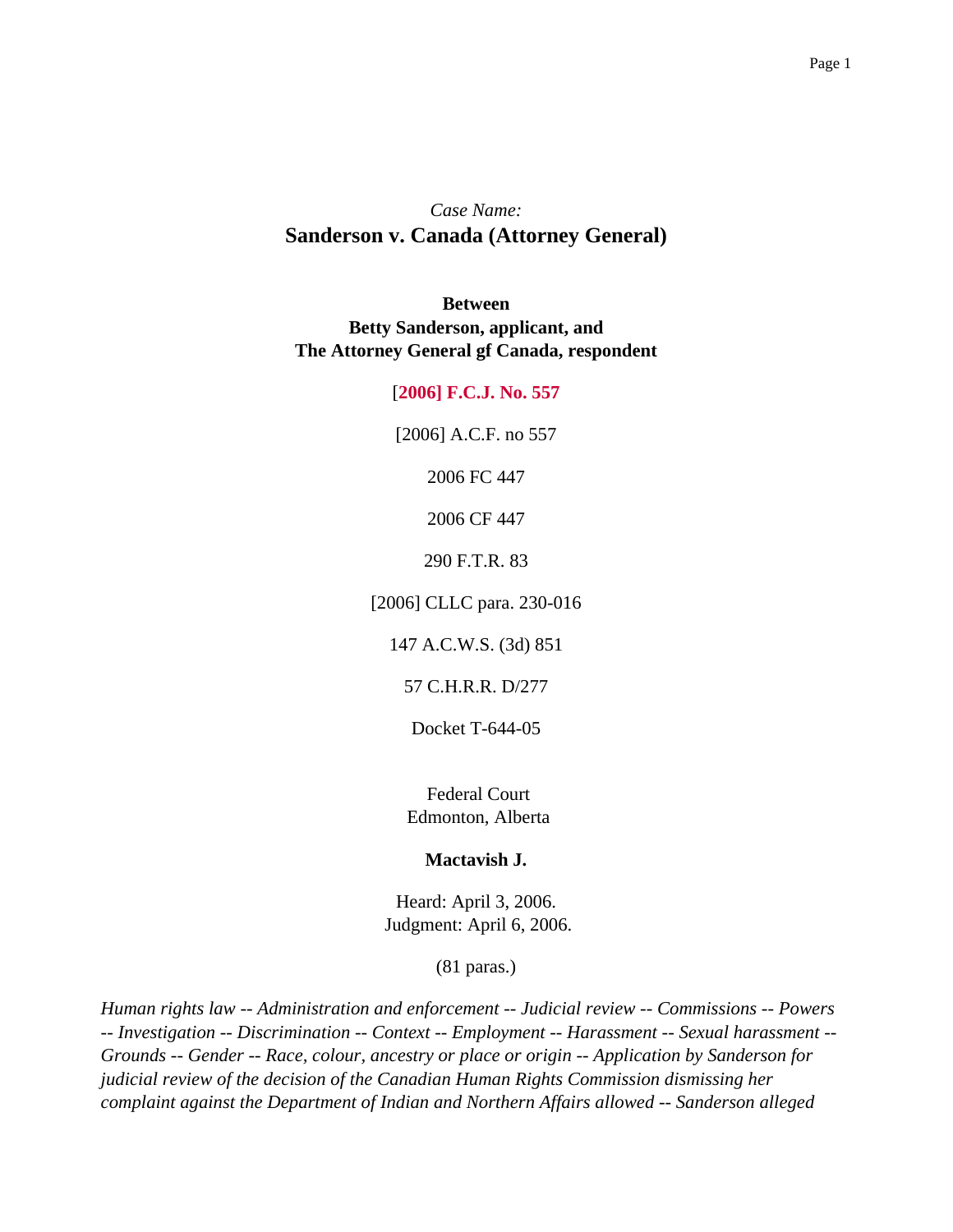*harassment and discrimination in the course of her employment on the basis of sex and because she was Native -- Sanderson was denied procedural fairness because the investigation carried out was not sufficiently thorough and as a consequence, the Commission did not have sufficient relevant information before it to dismiss the complaint -- The decision of the Human Rights Commission was set aside and the matter was remitted to the Commission for redetermination -- Canadian Human Rights Act, s. 65.*

*Application by Sanderson for judicial review of the decision of the Canadian Human Rights Commission dismissing her complaint against the Department of Indian and Northern Affairs for harassment and discrimination in the course of her employment on the basis of sex and because she was Native -- Sanderson alleged that the investigator appointed by the Commission approached the investigation with a closed mind since the investigator and a principle witness were friends -- She also alleged that the investigation was not thorough as the investigator had failed to interview key witnesses and did not address her racial discrimination complaint -- In her complaint, Sanderson alleged that she experienced harassment and discrimination at work from her male supervisor and other male colleagues, was paid less than her male counterparts, was assigned less desirable and clerical tasks, and was denied employment opportunities -- The Commission decision dealt with Sanderson's complaint in a cursory way and stated that further inquiry into the complaint was not warranted -- Neither the investigation report nor the Commission's decision addressed Sanderson's allegations of the investigator's bias -- HELD: Application allowed -- The investigation was insufficient as the investigator failed to interview either of the two male employees against whom Sanderson specifically alleged harassment, failed to investigate the racial or ethnicity aspects of the complaint, and failed to address Sanderson's allegation of bias -- Sanderson was denied procedural fairness because the investigation carried out was not sufficiently thorough and as a consequence, the Commission did not have sufficient relevant information before it to dismiss the complaint -- The decision of the Human Rights Commission was set aside and the matter was remitted to the Commission for redetermination -- Costs were awarded to Sanderson.*

#### **Statutes, Regulations and Rules Cited:**

Canadian Human Rights Act, s. 7, s. 14, s. 44(3)(b), s. 44(3) (b)(i), s. 65

#### **Counsel:**

Shasta Desbarats, for the applicant.

Sukhi Sidhu, for the respondent.

#### **REASONS FOR JUDGMENT AND JUDGMENT**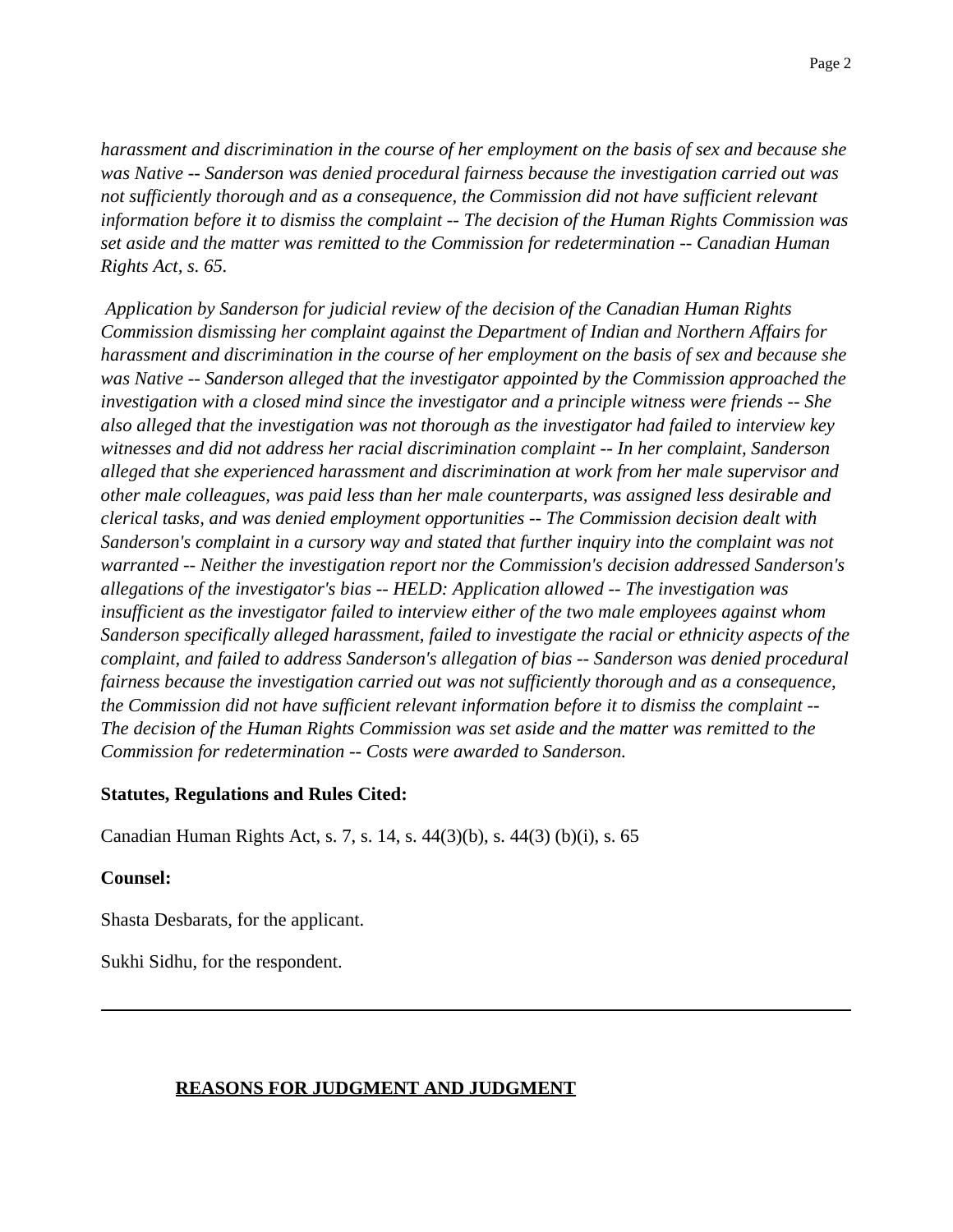**1 MACTAVISH J.:-- Betty Sanderson seeks judicial review of the decision of the Canadian** Human Rights Commission dismissing her complaint against the Department of Indian and Northern Affairs ("DIAND"). Ms. Sanderson's complaint asserted that she had been the victim of harassment and discrimination in the course of her employment by reason of her sex, and because she is Native, contrary to sections 7 and 14 of the *Canadian Human Rights Act*.

**2** Ms. Sanderson argues that the investigation carried out by the investigator appointed by the Commission was neither neutral nor thorough. In particular, she says that the friendship between the Commission investigator and a principle witness led the investigator to approach the investigation with a closed mind.

**3** Moreover, Ms. Sanderson says, the investigator erred in placing undue weight on a report prepared by another investigator in connection with a grievance filed by Ms. Sanderson, in failing to interview key witnesses, and in failing to properly address the race and ethnicity aspects of her complaint.

**4** Finally, Ms. Sanderson says that the Commission erred in law in dismissing her complaint, in the face of the investigator's finding that she had indeed been the victim of sex-based harassment and discrimination. Moreover, Ms. Sanderson says, there was *prima facie* evidence before the Commission that she had also been the victim of race-based discrimination, had been paid less than her male peers, and had been discriminated against in a hiring competition.

**5** For the reasons that follow, I am satisfied that the Commission's investigation did not meet the standards mandated by the jurisprudence, and that, as a result, the Commission's decision must be set aside.

## **Background**

**6** Ms. Sanderson was hired by DIAND on July 3, 2001, to work as a Business Analyst in the Economic Development Unit, in DIAND's Edmonton office. She was initially hired on a one year term contract.

**7** Ms. Sanderson's immediate supervisor was Fred Sacha, who was the Manager of the Business Development Unit. Mr. Sacha reported to Fred Jobin, the Director of Operational Programs and Policy for the Alberta Region.

**8** Mr. Sacha is evidently Caucasian, whereas Mr. Jobin is Métis. Ms. Sanderson identifies herself as "Native".

**9** Ms. Sanderson says that while things initially went very well in her new job, on September 25, 2001, she had a confrontation with Mr. Sacha, which involved him yelling at her and treating her in a hostile and disrespectful manner. Ms. Sanderson met with Mr. Sacha's supervisor, Mr. Jobin, on October 1, 2001, to discuss Mr. Sacha's treatment of her, following up with a letter to Mr. Jobin of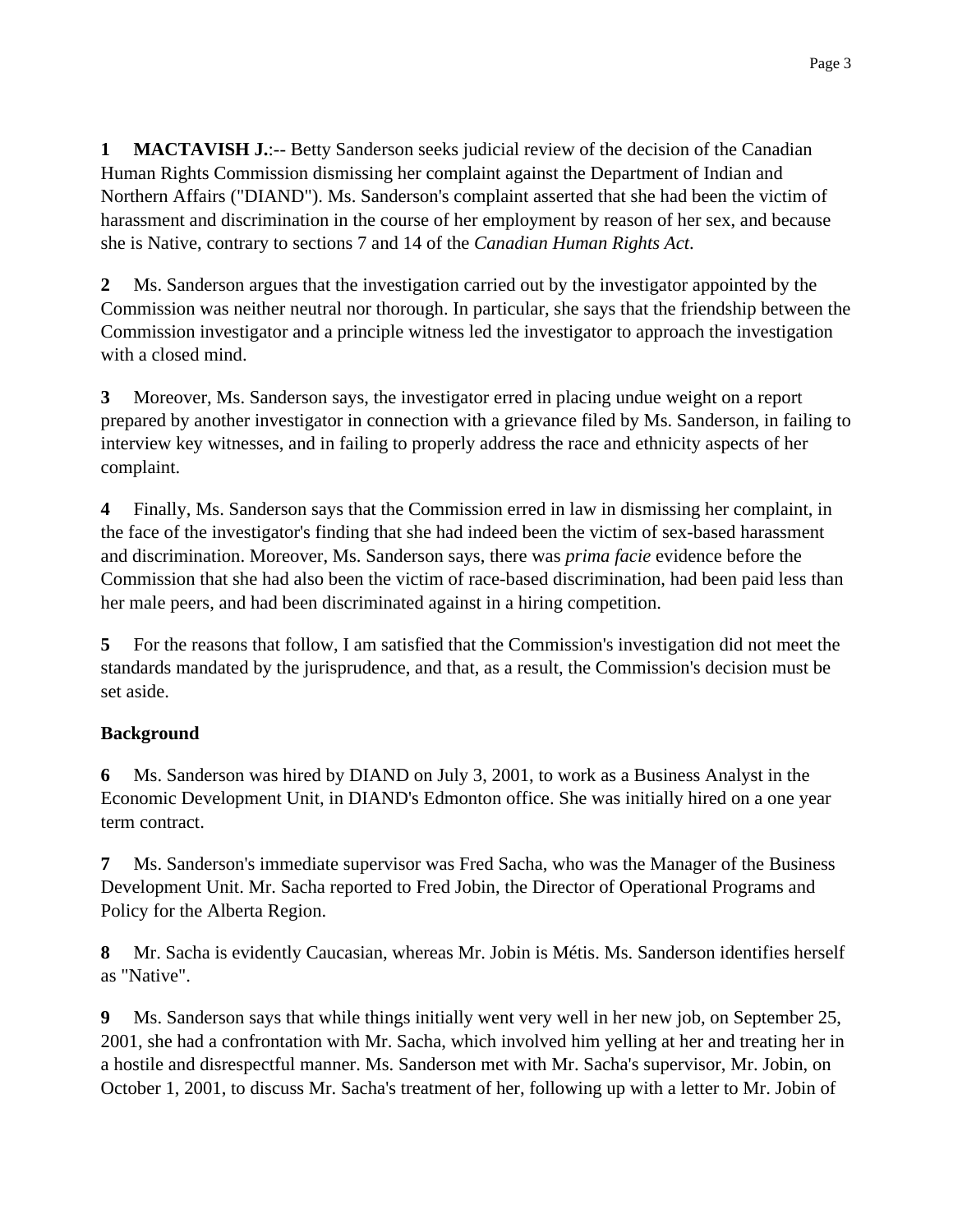the same date, outlining her concerns regarding Mr. Sacha's conduct.

**10** It is clear from this letter that Ms. Sanderson was of the view that both her sex and her race were factors in Mr. Sacha's treatment of her.

**11** Ms. Sanderson met with Mr. Jobin on December 5, 2001, in order to discuss her complaint. Although Ms. Sanderson says that Mr. Jobin initially seemed to agree with her that Mr. Sacha would not have treated her the way that he did if she had been a white male, he then allegedly became angry, and told her that she would either have to quit or 'deal with it'.

**12** Ms. Sanderson says that over the ensuing months, she continued to experience harassment in the workplace from Mr. Sacha and other colleagues, including another Business Analyst named Johl Ready.

**13** Ms. Sanderson further alleges that she was treated in a discriminatory manner by being paid less than her male counterparts, who, she says, were no better qualified that she was. Ms. Sanderson also says that unlike her white male colleagues, she was assigned less desirable and clerical tasks, and was denied employment opportunities.

### **Ms. Sanderson's Grievance**

**14** In July of 2002, immediately after the expiry of her probationary period, Ms. Sanderson filed a grievance alleging that she was being harassed in the workplace because of her sex. Although Ms. Sanderson says that she wanted to allege in her grievance that her race was also a factor in the discrimination and harassment that she was experiencing, she was counseled not to do so by Jim Bart, her Union representative. According to Ms. Sanderson, Mr. Bart told her that racial discrimination was very difficult to prove.

**15** An investigator was appointed by DIAND, and an investigation was carried out, culminating in a November, 2002 report which concluded that Ms. Sanderson had indeed been treated in a sexually discriminatory manner. Specifically, the investigator found that Mr. Sacha had not told Ms. Sanderson about the possibility of her term being extended, and had acted in a manner calculated to get her out of the workplace, and that Ms. Sanderson's sex was a factor in Mr. Sacha's conduct.

**16** The investigator also found that Mr. Sacha had allowed Mr. Ready, who was one of Ms. Sanderson's peers, to exert supervisory responsibility over her, including allowing Mr. Ready to be involved in matters of performance evaluation and discipline. Once again, the investigator found that Ms. Sanderson's sex was a factor in Mr. Sacha's conduct.

**17** Finally, Mr. Sacha was found to have allowed Mr. Ready to require Ms. Sanderson to perform clerical tasks not required of male analysts.

**18** Other allegations made by Ms. Sanderson, including her claim that she had been paid less than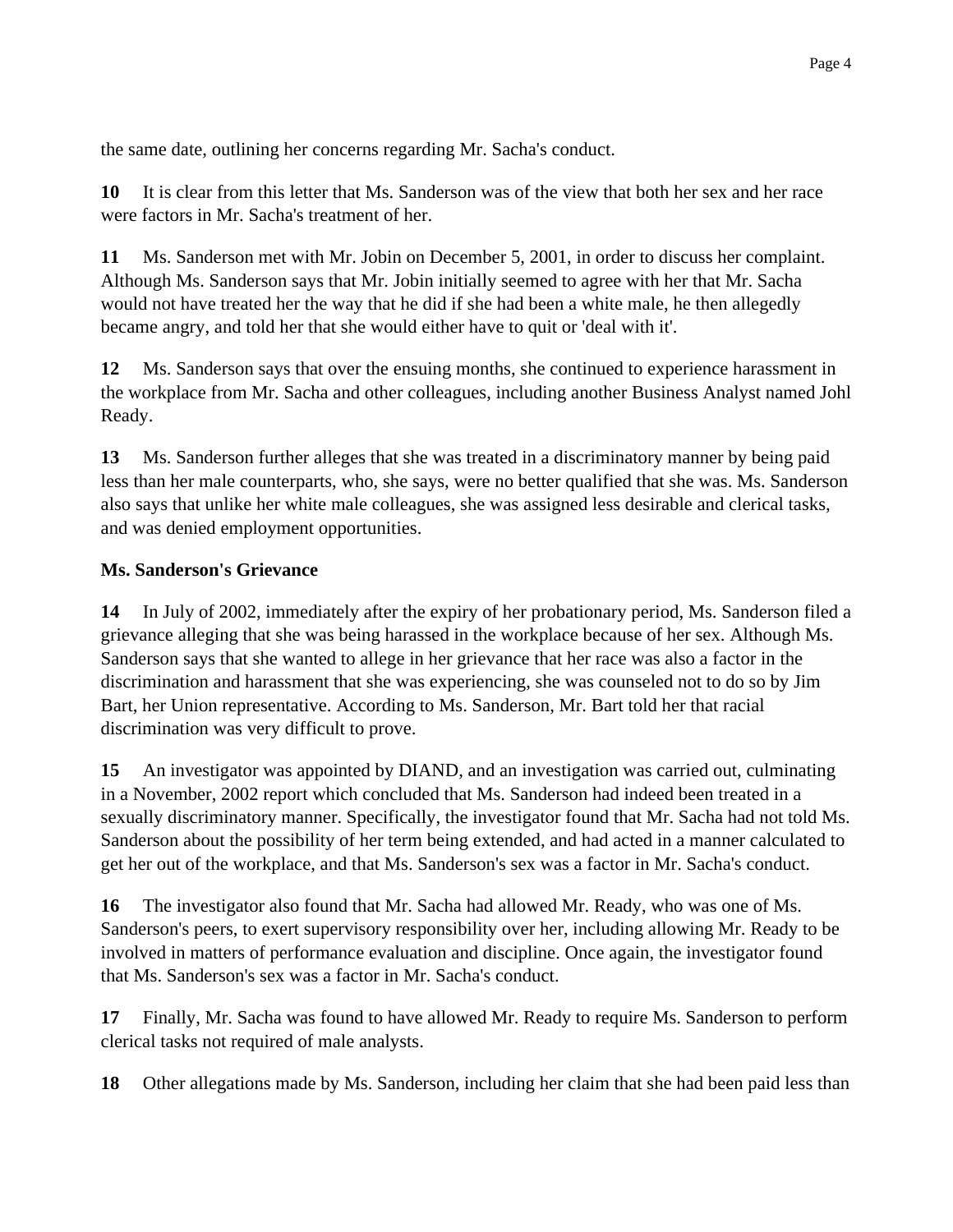her male counterparts, that her training opportunities had been limited, and that she had been unfairly evaluated in her performance, were found by the investigator not to have been established.

**19** Shortly after the investigator's report was released, and prior to any remedial steps having been taken as a result of the investigator's findings, Ms. Sanderson applied for a permanent position as a Business Analyst. The competition was being run by Mr. Jobin.

**20** As part of the competition, Ms. Sanderson wrote an examination and attended an interview. Although this is disputed by DIAND, Ms. Sanderson says that only one other person applied for the position. She also maintains that her education and work experience were superior to those of the other candidate. Nevertheless, on December 20, 2002, Ms. Sanderson was told that the other candidate had got the job.

**21** According to Ms. Sanderson, at this point, the stress of her situation had damaged her physical and mental health, and she resigned from her position with DIAND on December 20, 2002.

## **Ms. Sanderson's Human Rights Complaint**

**22** On August 23, 2003, Ms. Sanderson filed her complaint against DIAND with the Canadian Human Rights Commission, asserting that she had been the victim of adverse differential treatment in the workplace, based upon her national or ethnic origin, her race and her sex. Ms. Sanderson further alleged that DIAND had failed to provide her with a harassment-free workplace.

**23** In her complaint Ms. Sanderson identified those responsible for her treatment as Mr. Sacha, Mr. Jobin and Mr. Ready.

**24** An investigator was appointed by the Canadian Human Rights Commission to investigate Ms. Sanderson's complaint. Following an investigation, the investigator prepared a report which concluded that the evidence demonstrated that Ms. Sanderson had been harassed and treated in an adverse differential manner by Mr. Sacha because she was a woman. However, the Commission investigator also found that once DIAND had been made aware of Ms. Sanderson's concerns, it took appropriate steps to address these concerns, and to remedy the situation.

**25** According to the Commission investigation report, after receipt of the internal investigation report, discussions took place between Ms. Sanderson's union representative and DIAND management with respect to the reimbursement of Ms. Sanderson's sick leave credits, and the destruction of a performance review carried out by Mr. Sacha. It was also agreed that Mr. Jobin would conduct a new performance review in relation to Ms. Sanderson.

**26** The Commission report also indicates that Mr. Sacha received a six day suspension for his misconduct.

**27** The Commission investigator found that the evidence did not support a number of Ms.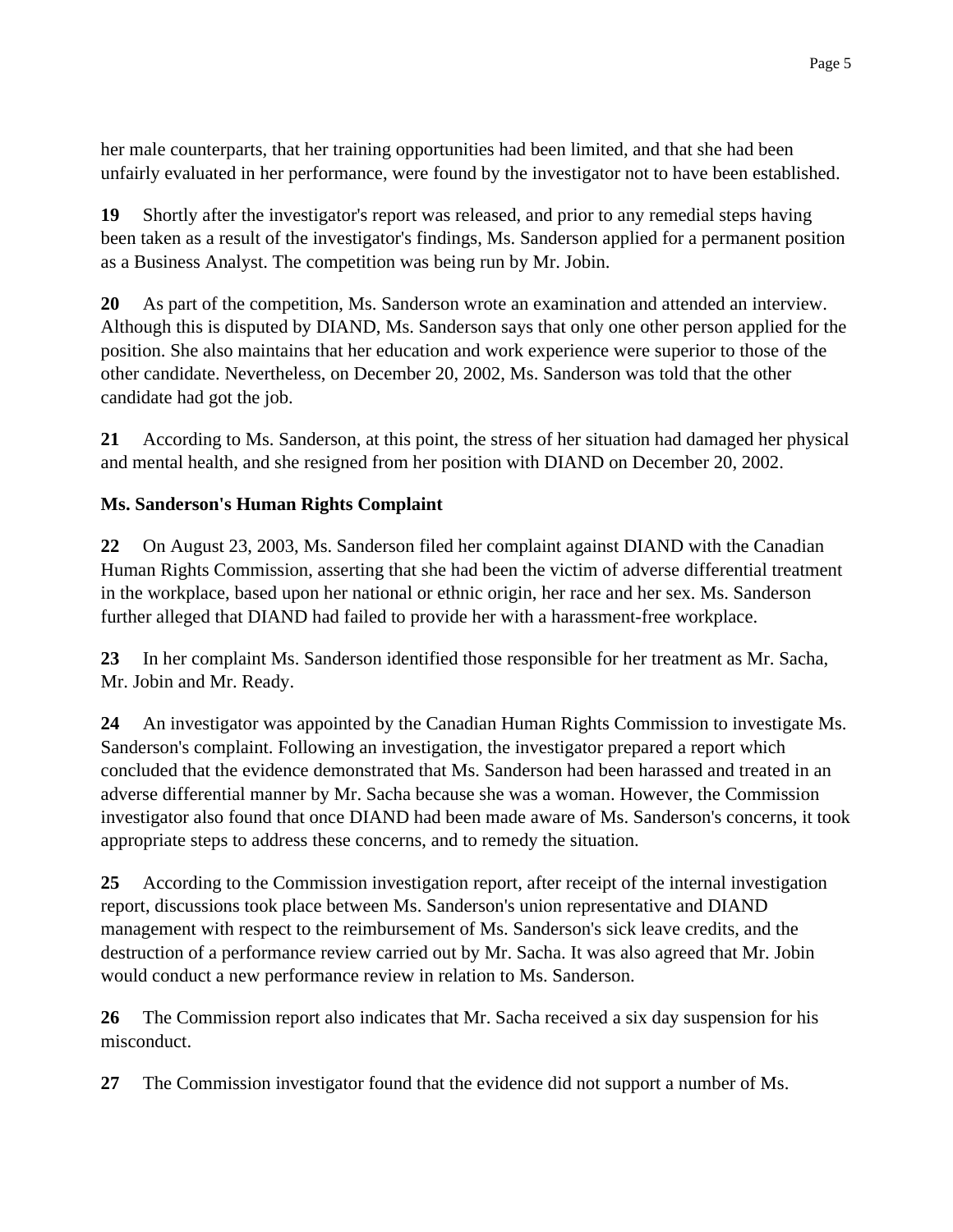Sanderson's other allegations, including her claim to have been paid less than her male peers who were allegedly no better or indeed less well-qualified than she was, finding that Ms. Sanderson was in fact paid more than one male colleague. A second colleague had started higher in the salary range than Ms. Sanderson because he had a Master's degree, whereas Ms. Sanderson only had a Bachelor's degree. A third colleague's salary was protected as a result of a re-organization.

**28** The Commission also found that the evidence did not support Ms. Sanderson's claim that she was denied employment opportunities and was forced to resign. The investigator found that Ms. Sanderson failed the knowledge component, and was thus disqualified from the competition.

**29** The Commission investigator recommended Ms. Sanderson's complaint be dismissed pursuant to paragraph 44(3)(b)(i) of the *Canadian Human Rights Act*, in that having regard to all of the circumstances, further inquiry into the complaint was not warranted.

**30** Both parties were afforded the opportunity to comment on the Commission's investigation report. In her submissions, Ms. Sanderson stated that in her initial interview with the Commission's investigator, the investigator told her that she was a personal friend of Jim Bart, Ms. Sanderson's union representative, and had worked with him on a number of occasions over the years.

**31** When Ms. Sanderson subsequently took issue with Mr. Bart's version of events, she says that the investigator became hostile and rude. Further, the investigator treated her in a sarcastic and demeaning manner, and appeared to have made up her mind at the outset that there was no merit to Ms. Sanderson's complaint.

**32** Ms. Sanderson also provided the Commission with lengthy and detailed submissions in relation to the merits of the investigator's findings.

**33** DIAND provided the Commission with its own submissions. DIAND's submissions commented on Ms. Sanderson's submissions with respect to the merits of the investigator's findings. It is, however, noteworthy that DIAND made no submissions to the Commission with respect to Ms. Sanderson's allegations that the Commission's investigator was biassed against her because of the investigator's friendship with Mr. Bart.

### **The Commission Decision**

**34** The Commission decision took the form of a letter dated March 1, 2005. The operative portion of the decision provides that:

> Before rendering their decisions, the members of the Commission reviewed the report disclosed to you previously and any submission(s) filed in response to the report. After examining this information, the Commission decided, pursuant to paragraph 44(3)(b) of the *Canadian Human Rights Act*, to dismiss the complaint because: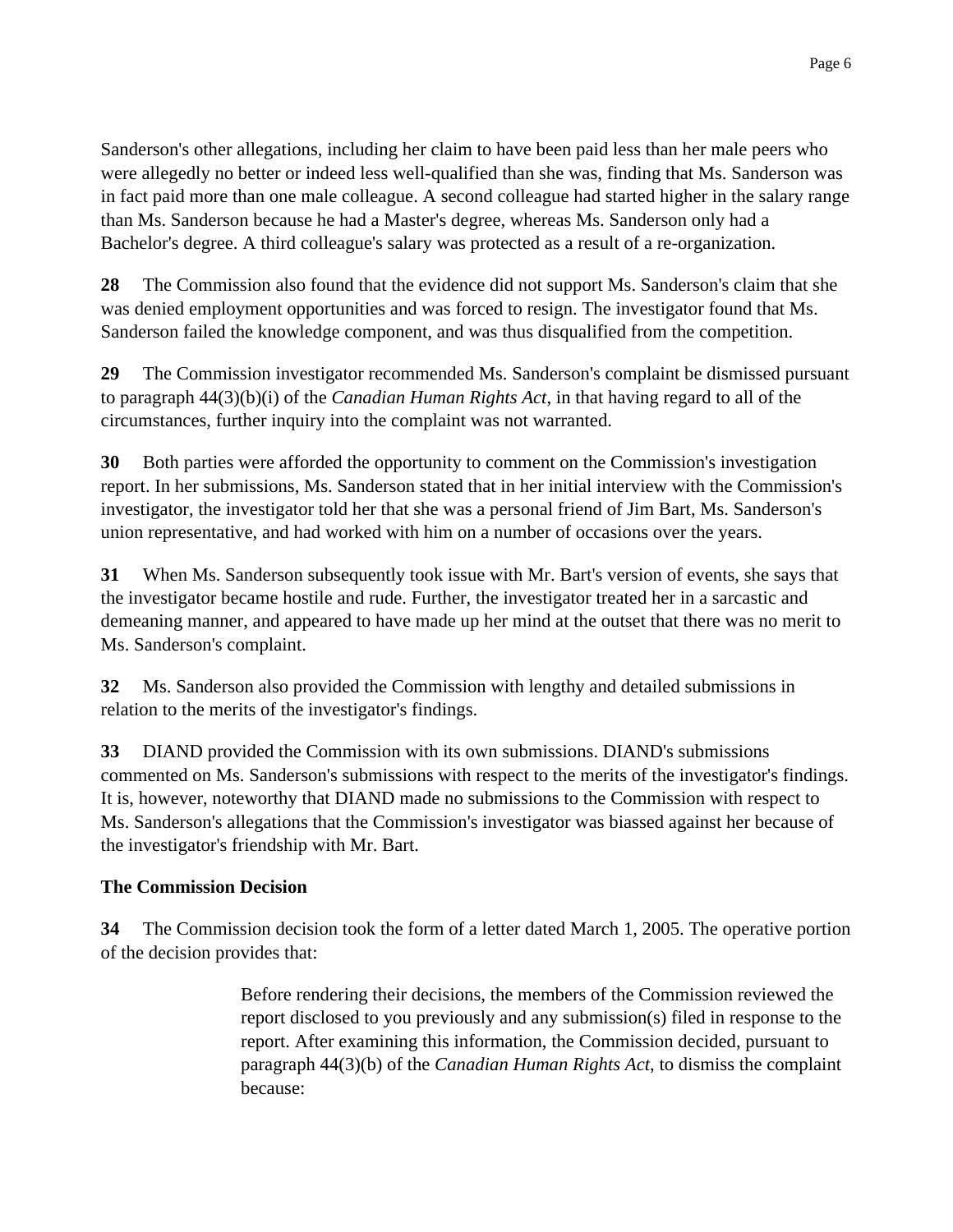*- having regard to all the circumstances of the complaint, further inquiry into the complaint is not warranted.*

**35** Given the cursory nature of the Commission's decision, the investigation report must be read as the reasons of the Commission: see *Sketchley v. Canada (Attorney General)*, [2005] F.C.J. No. 2056, 2005 FCA 404 at para. 37, where the Federal Court of Appeal stated:

> The investigator's Report is prepared *for* the Commission, and hence for the purposes of the investigation, the investigator is considered to be an extension of the Commission (*SEPQA*, [*Syndicat des employés de production du Québec et de l'Acadie v. Canada (Human Rights Commission)*, [1989] 2 S.C.R. 879] at para. 25). When the Commission adopts an investigator's recommendations and provides no reasons or only brief reasons, the Courts have rightly treated the investigator's Report as constituting the Commission's reasoning for the purpose of the screening decision under section 44(3) of the Act (*SEPQA, supra* at para. 35; *Bell Canada v. Communications, Energy and Paperworkers Union of Canada* (1999) 167 D.L.R. (4th) 432, [1999] 1 F.C. 113 at para. 30 (C.A.) [*Bell Canada*]; *Canadian Broadcasting Corp. v. Paul* (2001), 274 N.R. 47, 2001 FCA 93 at para. 43 (C.A.)).

**36** With this in mind, it is noteworthy that neither the investigation report nor the Commission decision address in any way, shape, or form, Ms. Sanderson's allegations with respect to the alleged bias of the investigator.

### **Standard of Review**

**37** Ms. Sanderson's application identifies a number of grounds relating to what she says are deficiencies in the Commission's investigation and treatment of her complaint. However, the grounds which are, in my view, dispositive of this application all relate to matters of procedural fairness.

**38** As the Federal Court of Appeal observed in *Sketchley*, previously cited, at para. 52-53, the pragmatic and functional analysis does not apply where judicial review is sought based upon an alleged denial of procedural fairness. Rather, the task for the Court is to determine whether the process followed by the Commission satisfied the level of fairness required in all of the circumstances.

**39** In answering this question in the context of this case, it is helpful to have an understanding of the obligations on the Canadian Human Rights Commission in investigating complaints of discrimination. This issue will be considered next.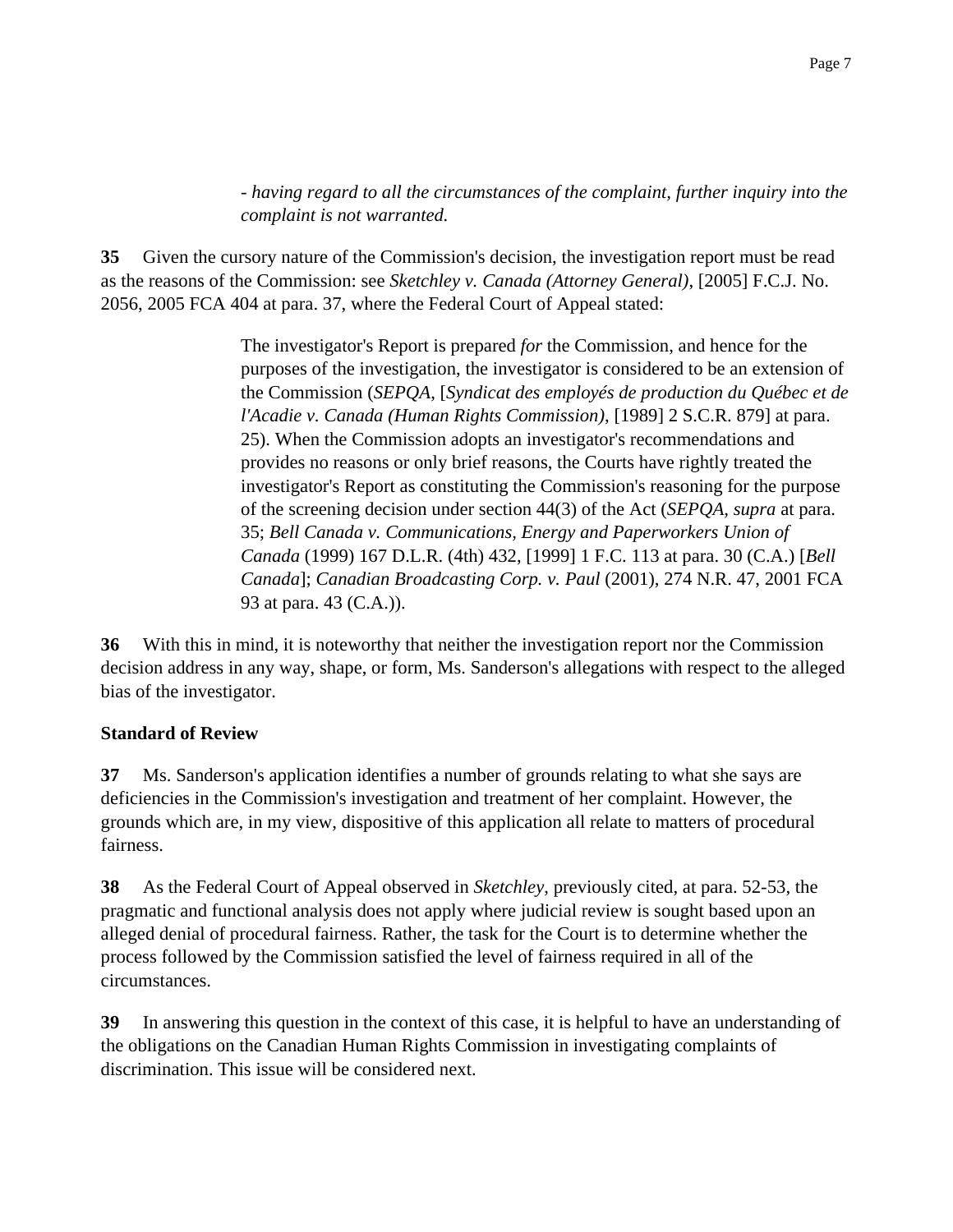### **The Obligations on the Canadian Human Rights Commission in Investigating Complaints**

**40** As the Supreme Court of Canada noted in *Cooper v. Canada (Human Rights Commission)* (1996), 140 D.L.R. (4th) 193, at para. 53:

> The Commission is not an adjudicative body; that is the role of a tribunal appointed under the Act. When deciding whether a complaint should proceed to be inquired into by a tribunal, the Commission fulfills a screening analysis somewhat analogous to that of a judge at a preliminary inquiry. It is not the job of the Commission to determine if the complaint is made out. Rather its duty is to decide if, under the provisions of the Act, an inquiry is warranted having regard to all the facts. The central component of the Commission's role, then, is that of assessing the sufficiency of the evidence before it.

(see also *Syndicat des employés de production du Québec et de l'Acadie v. Canada (Human Rights Commission)*, [1989] 2 S.C.R. 879 ("*SEPQA*")).

**41** The Commission has a broad discretion to determine whether "having regard to all of the circumstances" further inquiry is warranted: *Mercier v. Canada (Human Rights Commission)*, [1994] 3 F.C. 3 (CA). However, in making this determination, the process followed by the Commission must be fair.

**42** In *Sketchley*, the Federal Court of Appeal considered the non-exhaustive list of factors identified by the Supreme Court of Canada in *Baker v. Canada (Minister of Citizenship and Immigration*), [1999] 2 S.C.R. 817, in order to determine the content of procedural fairness owed by the Commission in carrying out its screening function under the *Canadian Human Rights Act*.

**43** The *Baker* factors are:

- (1) the nature of the decision being made and the process followed in making it; that is, "the closeness of the administrative process to the judicial process";
- (2) the role of the particular decision within the statutory scheme;
- (3) the importance of the decision to the individual affected;
- (4) the legitimate expectations of the person challenging the decision; and
- (5) the choice of procedure made by the agency itself.

**44** Applying these factors to the Commission process, the Federal Court of Appeal adopted that the comments in *Slattery v. Canada (Canadian Human Rights Commission)*, [1994] 2 F.C. 574; affirmed (1996), 205 N.R. 383 (F.C.A.), as to the content of procedural fairness required in Commission investigations.

**45** That is, in fulfilling its statutory responsibility to investigate complaints of discrimination,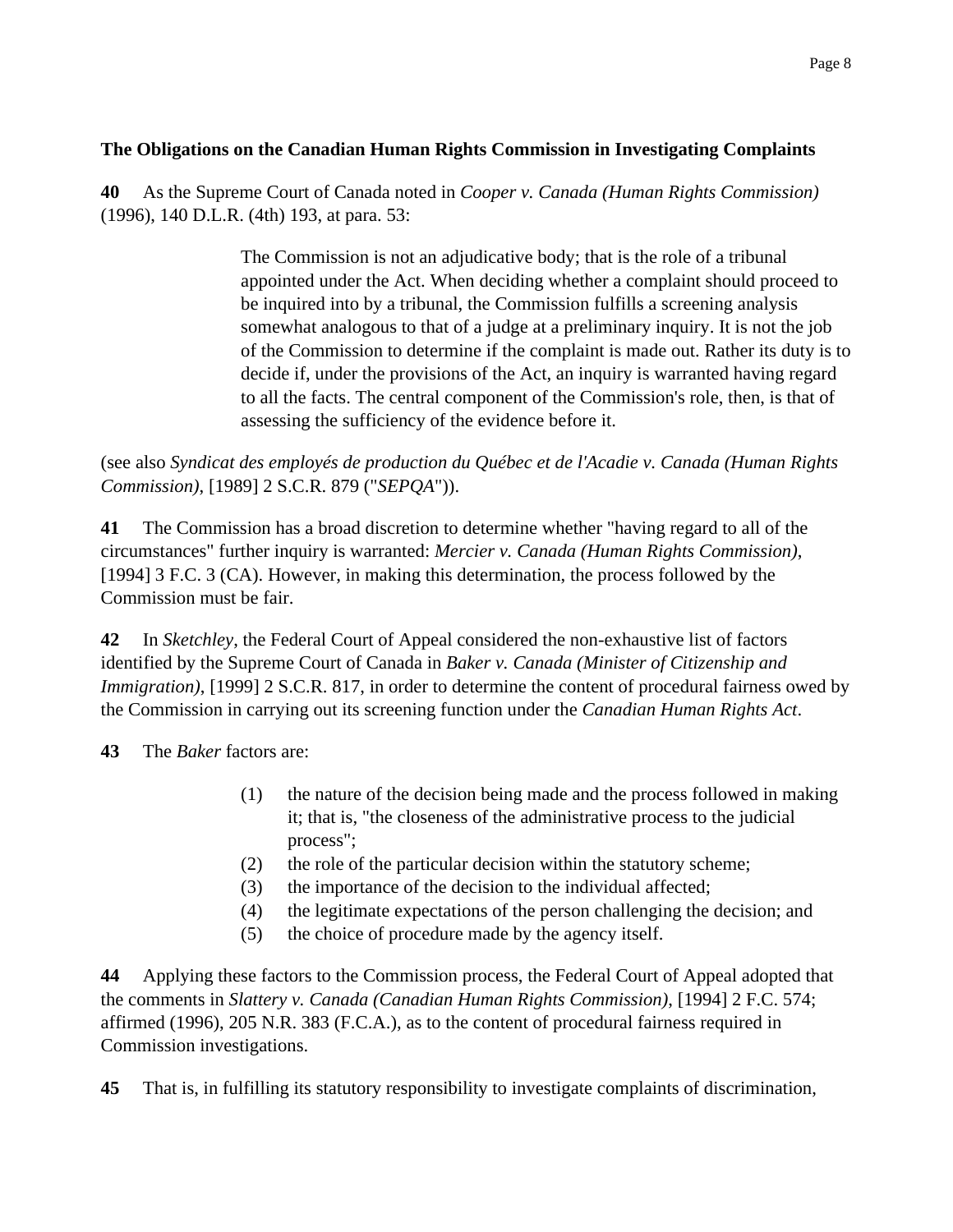investigations carried out by the Commission must be both neutral and thorough. Insofar as the requirement of thoroughness is concerned, the Court in *Slattery* stated that:

> Deference must be given to administrative decision-makers to assess the probative value of evidence and to decide to further investigate or not to further investigate accordingly. It should only be where unreasonable omissions are made, for example *where an investigator failed to investigate obviously crucial evidence*, that judicial review is warranted. [emphasis added]

**46** Cases decided after *Slattery* have established that a decision to dismiss a complaint made by the Commission in reliance upon a deficient investigation will itself be deficient as "[i]f the reports were defective, it follows that the Commission was not in possession of sufficient relevant information upon which it could properly exercise its discretion": see *Grover v. Canada (National Research Council)*, [2001] F.C.J. No. 1012, at para. 70. See also *Garvey v. Meyers Transport Ltd.* [2005] F.C.J. No. 1684 (C.A.), *Singh v. Canada (Attorney General)*, [2002] F.C.J. No. 885, 2002 FCA 247 (C.A.) at para. 7 and *Kollar v. Canadian Imperial Bank of Commerce*, [2002] F.C.J. No. 1125, 2002 FCT 848 at para. 40.

**47** With this understanding of the role and responsibilities of the Canadian Human Rights Commission in dealing with complaints of discrimination, I turn now to consider the arguments advanced by Ms. Sanderson.

### **Analysis**

### *Failure to Interview Key Witnesses*

**48** Ms. Sanderson says that the Commission investigation was inadequate, as the investigator failed to interview a number of key witnesses, including any of the witnesses suggested by Ms. Sanderson herself. In this regard, Ms. Sanderson provided the investigator with a list of eight individuals, who, she says, had information relevant to her complaint. She also provided the investigator with "will say" statements, summarizing what Ms. Sanderson expected the witnesses to be able to address.

**49** In and of itself, the fact that the Commission investigator may not have interviewed every witness suggested by a complainant will not necessarily be fatal: *Slattery*, previously cited, at para. 69.

**50** In this case, a review of the list of witnesses proposed by Ms. Sanderson discloses that seven of the individuals did not have any first-hand knowledge of what had occurred in Ms. Sanderson's case, and each was dependent upon what Ms. Sanderson had herself told them about what had gone on between Ms. Sanderson and Messrs. Jobin, Sacha and Ready.

**51** The one witness who allegedly did have direct knowledge of the treatment that Ms. Sanderson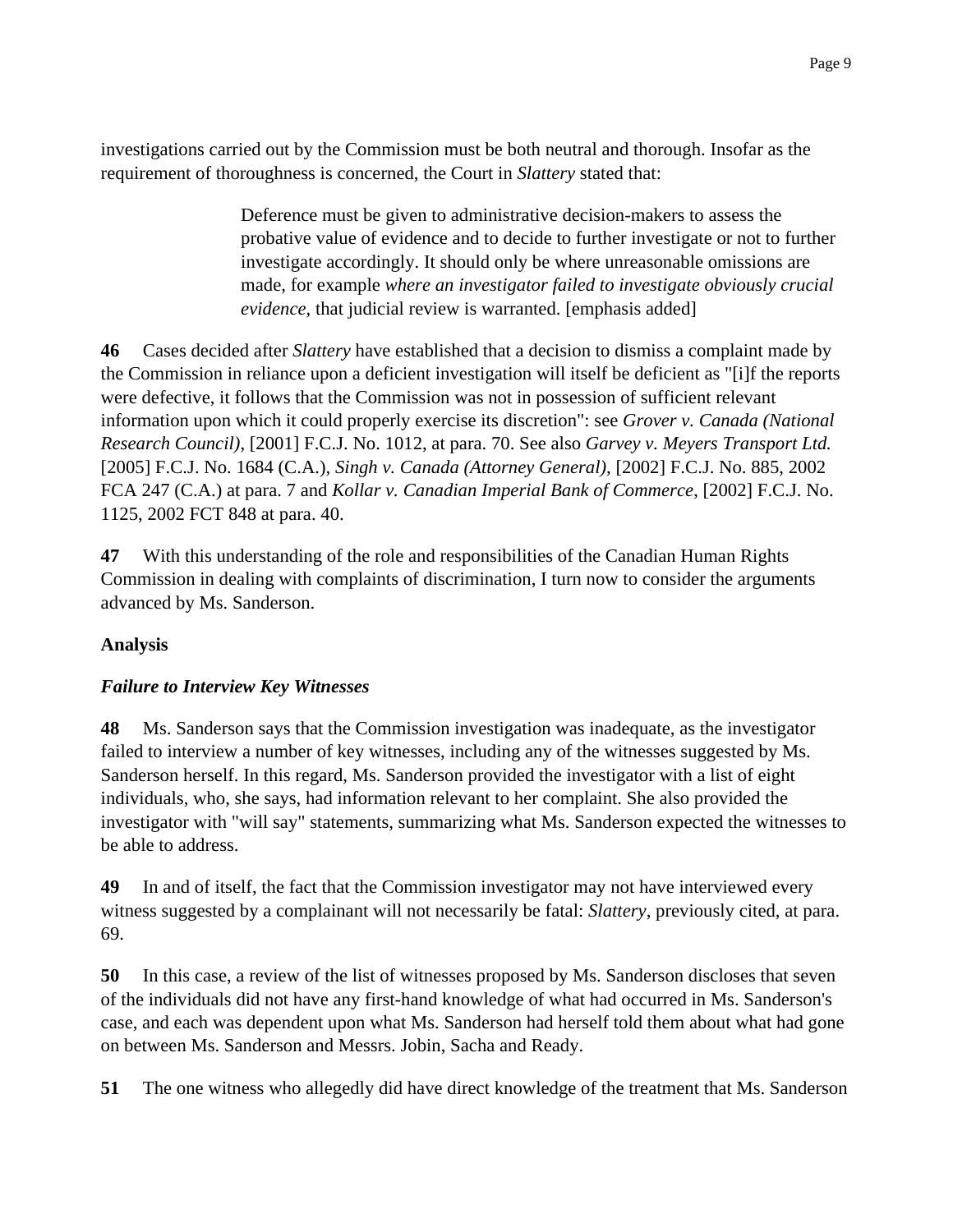says that she encountered at the hands of Mr. Sacha and Mr. Ready was interviewed by the investigator looking into Ms. Sanderson's grievance, and was reported not to have any useful information.

**52** In these circumstances, I am satisfied that it was not unreasonable for the Commission investigator not to have interviewed these individuals.

**53** That said, there were other potential witnesses who were evidently not interviewed by the Commission investigator, which omission is much more problematic.

**54** Specifically, it appears that the investigator never spoke to either Mr. Sacha or Mr. Ready. Along with Mr. Jobin, these individuals were the central DIAND players in the events giving rise to Ms. Sanderson's complaint.

**55** Given the key role that these individuals had in the events in issue, it was, in my view, incumbent on the investigator to speak to each of them directly, and not simply rely on what each may have said during the investigation of Ms. Sanderson's grievance.

**56** Moreover, it must be recalled that the grievance only dealt with allegations of sex discrimination and harassment. No examination of these witnesses was ever carried out in relation to Ms. Sanderson's allegations that she had been the victim of discrimination and harassment arising out of her race and national or ethnic origin.

**57** In *Gravelle v. Procurer général du Canada*, [2006] F.C.J. No. 323, 2006 FC 251, Justice Blanchard set aside a Commission decision to dismiss a complaint based, in part, on the failure of the Commission investigator to interview key witnesses, namely those individuals involved in the decision not to renew the complainant's employment contract.

**58** In my view, the failure of the Commission investigator to interview either Mr. Sacha or Mr. Ready is an omission of a similar magnitude to that identified in *Gravelle*, the result of which was that the investigation report in this case was less than thorough. This in turn means that the Commission did not have sufficient relevant information before it when it made its decision to dismiss Ms. Sanderson's complaint.

**59** This oversight was, in my view, compounded by the failure of the Commission investigator to deal properly with Ms. Sanderson's allegations of harassment and discrimination based upon her race and national or ethnic origin. This issue will be considered next.

## *The Treatment of the Race/Ethnicity Aspects of Ms. Sanderson's Human Rights Complaint*

**60** As was noted above, Ms. Sanderson's human rights complaint was based upon three proscribed grounds of discrimination - namely her sex, her race and her national or ethnic origin. As a consequence, a thorough investigation would have involved consideration of the role that each of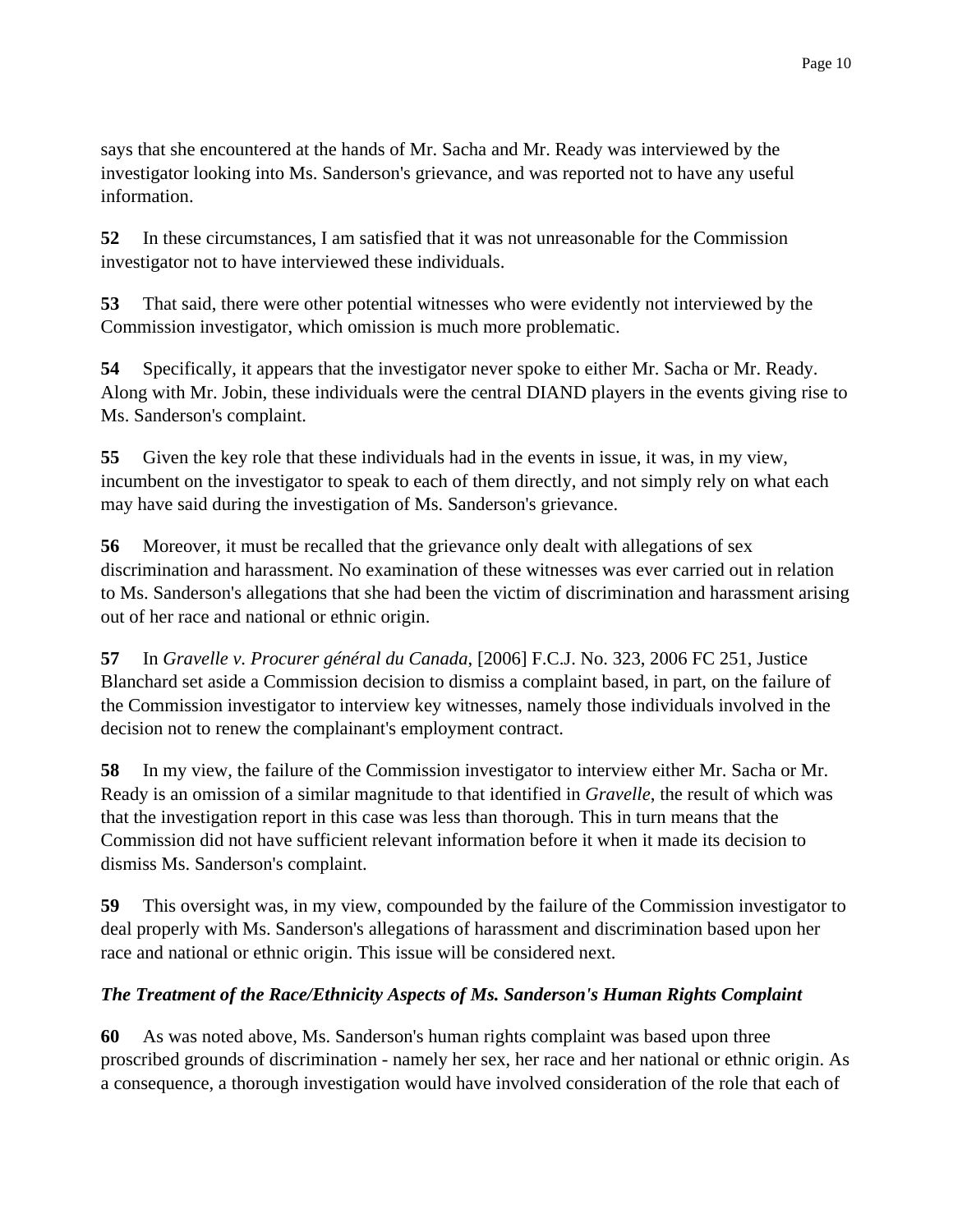these personal characteristics may have played in the treatment that Ms. Sanderson says that she experienced in the workplace.

**61** A thorough investigation would also have considered what, if any, role Ms. Sanderson's status as a Native woman may have played in the events in issue. That is, consideration would have to be given to the role that the intersection of several grounds of discrimination may have played in the events in question.

**62** A review of the investigation report prepared by the Commission investigator discloses that while the investigator did consider the possible impact that Ms. Sanderson's race and national or ethnic origin may have had with respect to certain of her allegations, no meaningful consideration was given to the racial or ethnicity aspects of Ms. Sanderson's complaint that she had been harassed and treated in an adverse differential manner by Mr. Sacha and Mr. Ready.

**63** Indeed, the investigator's analysis of this issue was confined to a discussion of the fact that Ms. Sanderson's grievance did not allege that her race or ethnicity were factors in the treatment that she was experiencing at the hands of Mr. Sacha. The investigator then goes on to refer to Mr. Bert's opinion that there were no indications of racial bias in this case.

**64** Regardless of the fact that Ms. Sanderson did not allege racial bias in her grievance, the evidence before the Commission investigator clearly demonstrated that as early as October, 2001, Ms. Sanderson had formed the view that her status as a Native woman was behind the treatment that she was encountering in the workplace. Indeed, Ms. Sanderson's initial letter of complaint to Mr. Jobin makes repeated reference to her view that she would not have been treated in such a fashion had she not been a Native woman.

**65** Moreover, Ms. Sanderson provided the investigator with an explanation as to why she did not raise the matter of her race or ethnicity in her grievance. Although her explanation is referred to in the investigator's review of the evidence, it does not appear to have been taken into account in her analysis.

**66** Finally, even though Ms. Sanderson did not allege racial bias in her grievance, she clearly alleged that she had been the victim of harassment and discrimination because of her race and her ethnicity in her human rights complaint. As such, it was incumbent on the Commission investigator to properly consider this aspect of the complaint. It was not sufficient for the investigator to rely on the opinion of a witness that there were no indications of racial bias in this matter.

**67** It should also be observed that the fact that the Commission investigator was satisfied that DIAND had responded appropriately to Ms. Sanderson's allegations of sex discrimination does not mean that DIAND would necessarily be absolved of liability for any race-based discrimination that may have occurred.

**68** Section 65 of the *Canadian Human Rights Act* identifies the circumstances in which an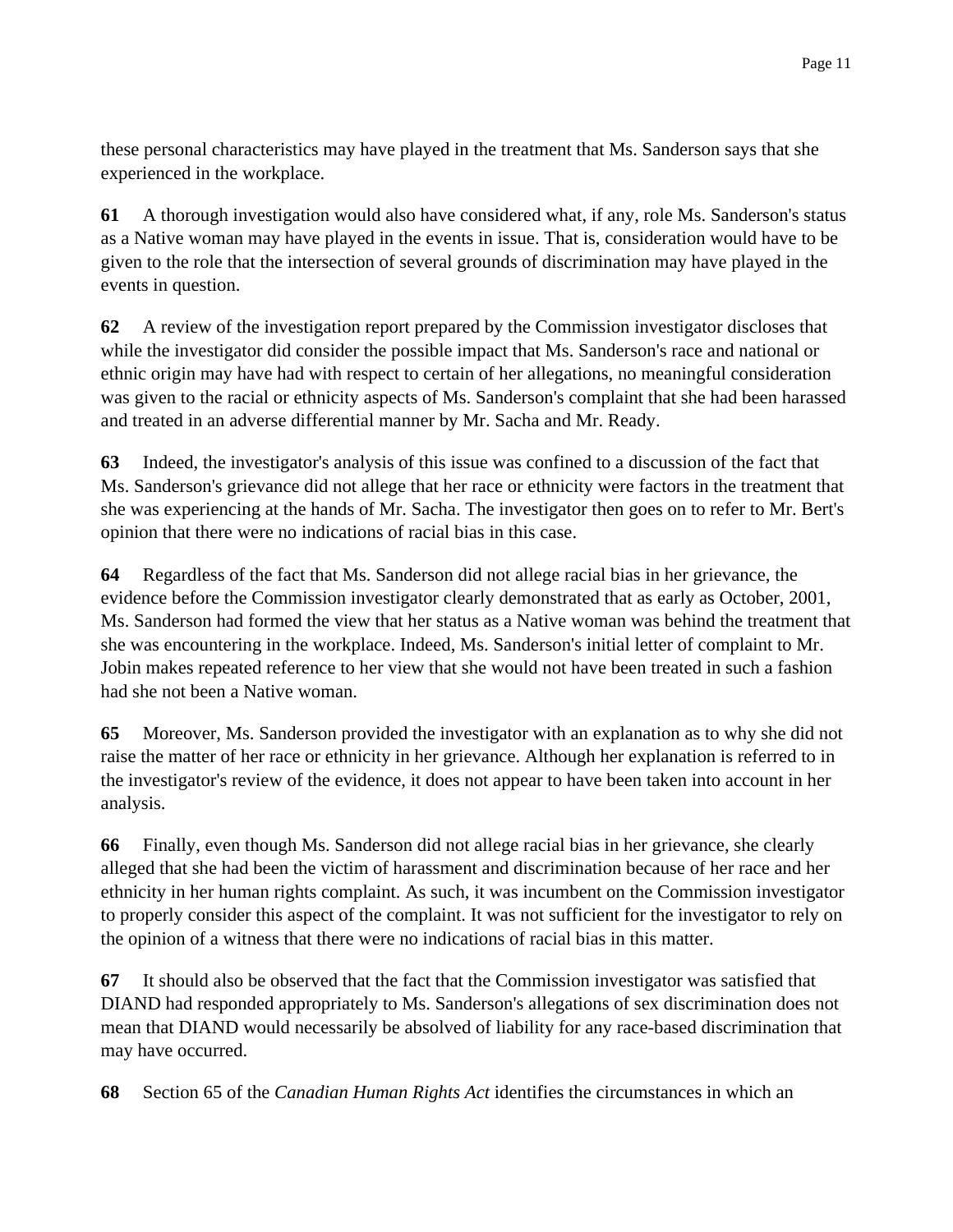employer will be held to account for the acts or omissions of its employees. That is, an act or omission of an employee will not be deemed to be an act or omission of the employer where it can be established that the employer did not consent to the commission of the act or omission, exercised all due diligence to prevent the act or omission from being committed and, subsequently, to mitigate or avoid the effects of the discriminatory acts.

**69** Thus the fact that the Commission investigator found that DIAND had acted appropriately in relation to Ms. Sanderson's allegation of sex discrimination does not automatically lead to the conclusion that DIAND had necessarily taken reasonable steps to prevent acts of racial discrimination from occurring.

**70** To illustrate this point, the fact that DIAND may have had a policy in place dealing with sexual harassment, and may also have provided its employees with training in relation to this issue, does not mean that it had a policy in place or had provided its employees with diversity training. These are matters that would have had to be explored in order to determine whether DIAND had satisfied its due diligence obligations, or could be held responsible for the acts or omissions of its employees in Ms. Sanderson's case.

**71** For these reasons, I am of the view that Ms. Sanderson was denied procedural fairness in this matter, as the investigation carried out by the Commission investigator was not sufficiently thorough. As a consequence, the Commission did not have sufficient relevant information before it when it made its decision, with the result that the decision must be set aside.

**72** However, before concluding, it is necessary to address Ms. Sanderson's allegation of bias on the part of the investigator. This issue will be considered next.

## *The Bias Allegation*

**73** I am very troubled by the apparent failure of the Commission to address Ms. Sanderson's allegation that the investigator assigned to her case lacked the requisite level of neutrality.

**74** A review of the submissions prepared by Ms. Sanderson in response to the report of the Commission investigator discloses that Ms. Sanderson made very serious allegations with respect to possible bias on the part of the investigator.

**75** In light of the non-adjudicative nature of the Commission's responsibilities, it has been held that the standard of impartiality required of a Commission investigator is something less than that required of the Courts. That is, the question is not whether there exists a reasonable apprehension of bias on the part of the investigator, but rather, whether the investigator approached the case with a "closed mind": see *Zündel v. Canada (Attorney General)* (1999), 175 D.L.R. (4th) 512, at para. 17-22.

**76** With this in mind, it bears noting that the uncontroverted evidence before the Commission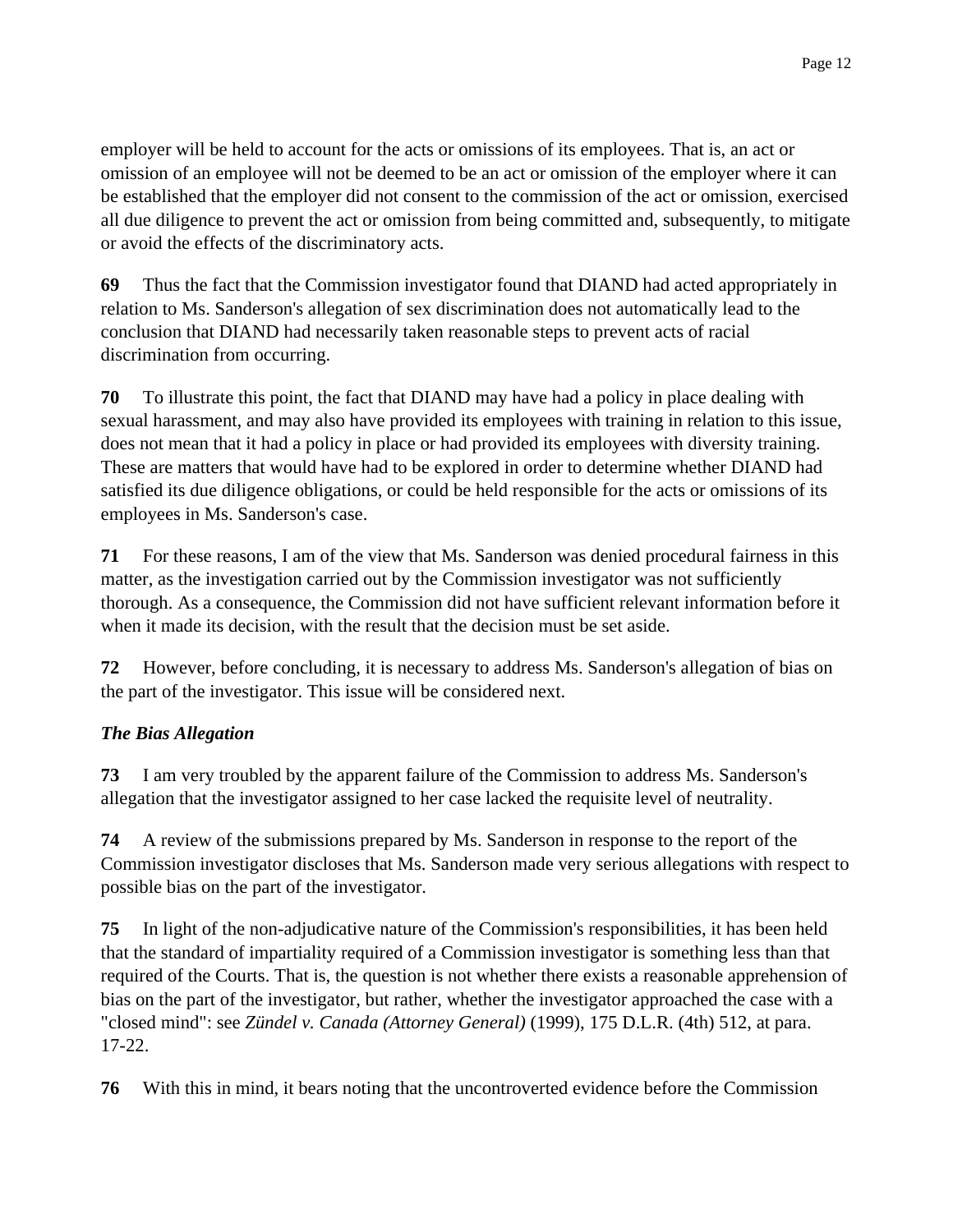when it made its decision to dismiss Ms. Sanderson's complaint was that the investigator had a personal relationship with one of the key witnesses, and that this relationship had led the investigator to approach the investigation with a closed mind.

**77** It may be that had the Commission looked into Ms. Sanderson's allegations, it might have determined that there is no substance to any of them. However, we have no way of knowing whether this was the case, as there is nothing in the record to suggest that any examination of Ms. Sanderson's allegations was ever carried out by the Commission prior to the decision being made to dismiss Ms. Sanderson's complaint.

**78** The serious allegations made by Ms. Sanderson required consideration by the Commission. The failure of the Commission to address these concerns is a further reason why I am of the view that it would be unsafe to allow the decision of the Commission to stand.

## **Conclusion**

**79** For these reasons, I am satisfied that the decision of the Canadian Human Rights Commission to dismiss Ms. Sanderson's complaint against DIAND must be set aside, and the matter remitted to the Commission for redetermination.

**80** As I have found that the investigation carried out lacked the necessary degree of thoroughness, a fresh investigation will have to be carried out. Prudence would obviously dictate that the investigator assigned to this matter not have any connection to any of the individuals involved in any of the events giving rise to Ms. Sanderson's complaint.

**81** In the circumstances, I am of the view that Ms. Sanderson should have her costs.

### **JUDGMENT**

This application for judicial review is allowed, with costs. The decision of the Canadian Human Rights Commission dismissing Ms. Sanderson's human rights complaint is set aside, and the matter is remitted to the Commission for redetermination, in accordance with these reasons.

MACTAVISH J.

cp/e/qw/qlklc/qltxp